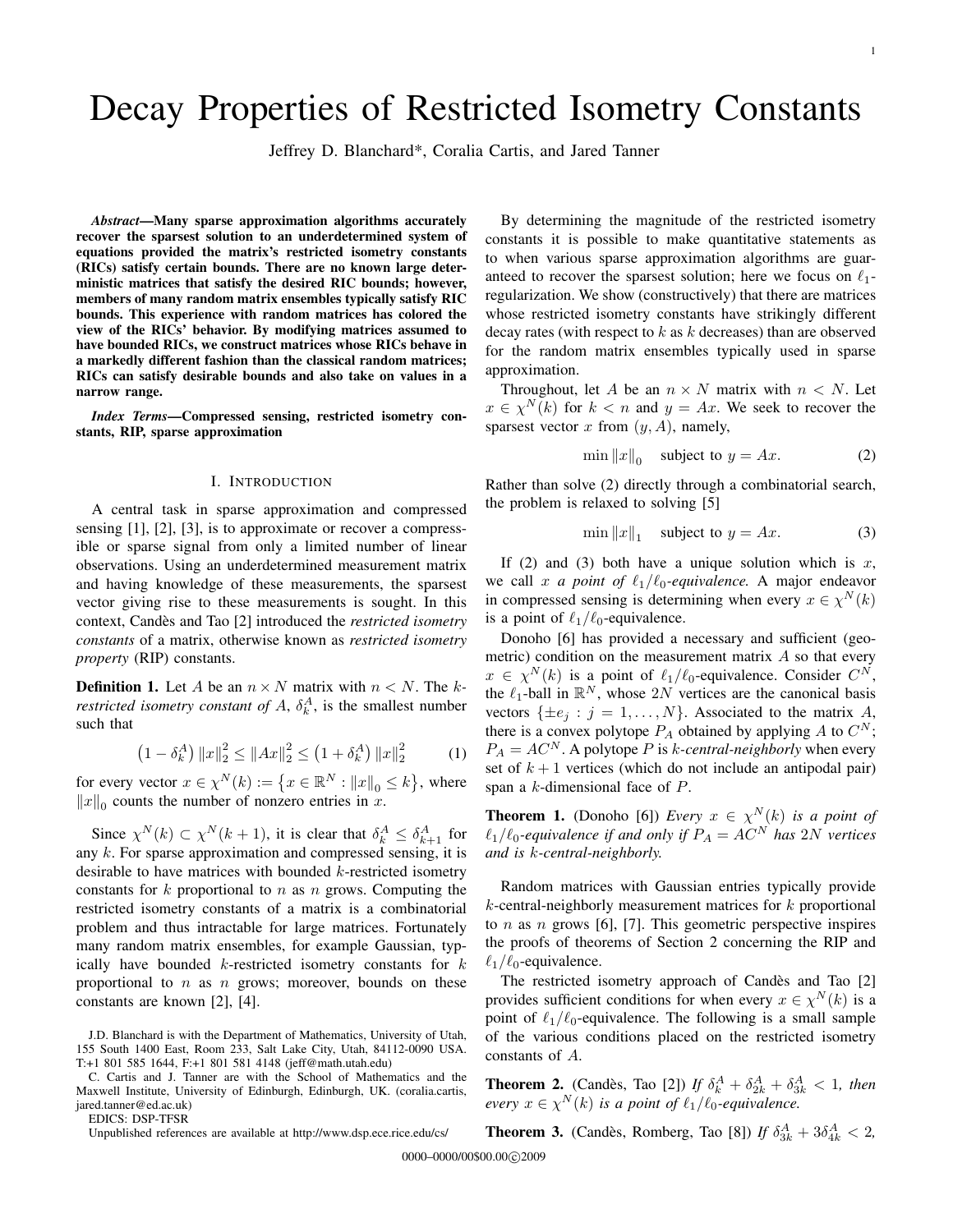*then every*  $x \in \chi^N(k)$  *is a point of*  $\ell_1/\ell_0$ -equivalence.

**Theorem 4.** (Chartrand, Staneva [9]) *For*  $b > 1$  *with bk an* integer, if  $\delta_{bk}^A + b\delta_{(b+1)k}^A < b-1$ , then every  $x \in \chi^N(k)$  is a *point of*  $\ell_1/\ell_0$ -equivalence.

**Theorem 5.** (Candès [10]) If  $\delta_{2k}^A$  < √  $\overline{2} - 1$ *, then every*  $x \in$  $\chi^N(k)$  is a point of  $\ell_1/\ell_0$ -equivalence.

This paper explores the possible behavior of the restricted isometry constants for an arbitrary matrix. Understanding how  $\delta_k^A$  may vary with k for a general matrix A is essential in the search for suitable compressed sensing matrices and for the comparison of RIP statements involving multiple sparsity levels. In Section 2 we state the main results and discuss their implications for compressed sensing. We present the proofs of the main results and elaborate on their implications in Section 3.

## II. MAIN RESULTS

In order to ensure that any  $k$ -sparse vector can be recovered from  $(y, A)$ , even via an exhaustive search, no two k-sparse vectors may be mapped by  $A$  to the same observation  $y$ . When  $\delta_{2k}^A < 1$ , we are assured that A will return a unique observation y for every  $x \in \chi^N(k)$  and therefore guarantee<sup>1</sup> a unique solution to (2). Restricting  $\delta_{2k}^A$  to be bounded by a constant smaller than one, e.g. Theorem 5, is sufficient to ensure  $\ell_1/\ell_0$ -equivalence; however, the largest bound on  $\delta^A_{2k}$ which guarantees  $\ell_1/\ell_0$ -equivalence is not known. Our first theorem states that  $\delta^A_{2k} < 1$  is not sufficient to guarantee  $\ell_1/\ell_0$ equivalence. In fact, no restricted isometry constant being less than one will ensure that 1-sparse vectors can be recovered; results of a similar nature were also derived by Davies and Gribonval [11].

**Theorem 6.** For any  $l \in \{1, \ldots, n-1\}$ ,  $\delta_l^A < 1$  does not *imply that every*  $x \in \chi^N(1)$  *is a point of*  $\ell_1/\ell_0$ -equivalence.

There is no known deterministic class of matrices for which there is a fixed  $\rho \in (0,1)$  such that  $\delta_{\lceil \rho n \rceil}^A < 1$  as  $n \to \infty$  and  $n/N \to \tau \in (0,1)$ . However there are random matrix ensembles whose members are shown to typically have bounded restricted isometry constants. In particular, for Gaussian random matrices there exists a constant  $\rho^* \in (0,1)$ such that  $\delta_{\lceil \rho^* n \rceil}^A < 1$  as  $n \to \infty$  with  $n/N \to \tau \in (0,1)$  [2]. For these same random matrices, it is known that  $\delta_2^A \sim n^{-1/2}$ [12]. Moreover, the restricted isometry constants  $\delta_l^A$  decrease rapidly from  $\delta_{\lceil \rho^* n \rceil}^A$  (near 1) to near 0 as l decreases from  $\lceil \rho^* n \rceil$  to 2; we refer to this as the decay rate of the restricted isometry constants of A. In the search for broader classes of matrices with bounded k-restricted isometry constants for k proportional to n as n grows, it may prove beneficial to know that we need not mimic the restricted isometry constant behavior of these random matrix ensembles. Moreover, when making quantitative comparisons of Theorems 2-5, how the restricted isometry constants vary with  $k$  plays an important role. The second result states that  $\delta_k^A < 1$  does not imply that  $\delta_1^A \ll 1$ ; indeed  $\delta_1^A$  may be arbitrarily close to  $\delta_k^A$ . That is, the restricted isometry constants may not exhibit appreciable decay.

**Theorem 7.** *Given any*  $\epsilon \in (0,1)$  *and*  $k \in \{1, ..., n-1\}$ *, there exists a matrix A such that*  $\delta_1^A, \ldots, \delta_k^A \in [1 - \epsilon, 1)$ *.* 

At first glance this may seem not to be such a significant obstacle since having  $\delta_l^A < 1$  for any l was already not sufficient to recover a 1-sparse vector. However, it is also possible to construct a matrix whose RIP constants are all confined to an interval whose length is equal to the difference between two consecutive restricted isometry constants of another matrix.

**Theorem 8.** *Suppose there exists a matrix B of size*  $(n-1) \times$  $(N-1)$  *such that*  $\delta_k^B < 1$ *. Then there exists a matrix A of* size  $n \times N$  such that  $\delta_1^A, \ldots, \delta_k^A \in [\delta_{k-1}^B, \delta_k^B]$ .

Although we do not know a way to construct or randomly draw a matrix with  $\delta_k^B - \delta_{k-1}^B$  being arbitrarily small for a specific choice of  $k$ , this clustering of restricted isometry constants is typical of matrices with  $\delta_k^B$  bounded for k proportional to *n* as  $n \to \infty$ . For any  $\epsilon > 0$  and  $k = \lceil \rho n \rceil$ for some  $\rho \in (0,1)$ , if  $\delta_k$  is bounded as  $n \to \infty$  (as is the case for Gaussian random matrices) then for all but at most a finite number of  $j \leq k$ ,  $\delta_j^B - \delta_{j-1}^B < \epsilon$  as  $n \to \infty$ .

From Theorem 8, having a restricted isometry constant,  $\delta_k^A$ , which is strictly bounded away from 1, even for  $k$  arbitrarily large, does not give any indication of the size of the smallest restricted isometry constants. This lack of decay helps interpret some previous RIP results.

In general, there exist matrices such that  $\delta_k^A + \epsilon$  and  $\delta_{2k}^A + \epsilon$ are greater than  $\delta_{3k}^A$ . Unless further information is known about the restricted isometry constants of  $A$  it is appropriate to collapse Theorem 2 to  $\delta_{3k}^A < 1/3$ . In fact, collapsing RIP statements to a single sparsity level allows for a more intuitive comparison of the results. In this light, Theorem 5 is a verifiable improvement of Theorem 2 as it simultaneously decreases the sparsity level restriction from  $3k$  to  $2k$  and decreases the sparsity level restriction from  $3k$  to  $2k$  and increases the bound from  $1/3$  to  $\sqrt{2} - 1$ . With Theorem 4, Chartrand and Staneva point out that the integers 2, 3, and 4 in Theorem 3 can be replaced by  $b-1$ ,  $b$ , and  $b+1$ , respectively. Theorem 8 implies that in the general setting, one may collapse Theorem 4 to the single sparsity level, *ck*.

**Corollary 9.** *For*  $c > 2$  *with ck an integer, if*  $\delta_{ck} < \frac{c-2}{c}$ *, then every*  $x \in \chi^N(k)$  *is a point of*  $\ell_1/\ell_0$ *-equivalence.* 

Observe that collapsing Theorems 2 and 3 results in special cases of Corollary 9 with  $c = 3$  and  $c = 4$ , respectively. On one hand, Corollary 9 is less desirable that Theorem 5 as it requires A to act as a restricted isometry on larger support sizes. However, this trade-off allows the bound on the restricted isometry constants to approach 1. For example, if  $\delta_{100k}^A < .98$ , then every  $x \in \chi^N(k)$  is a point of  $\ell_1/\ell_0$ equivalence for the matrix A. Even more quantitative notions of the restricted isometry constants [4], [13] suggest that the

<sup>&</sup>lt;sup>1</sup>Requiring  $\delta_{2k}^A < 1$  is <u>not</u> necessary to ensure that there are no two ksparse vectors which are mapped by A to the same measurement y. For many matrices there exists an  $x \in \chi^N(2k)$  such that  $||Ax||_2 \ge 2||x||_2$ , i.e.  $\delta_{2k}^A \ge 1$ , while there are no  $2k$ -sparse vectors mapped to zero; examples include Gaussian  $\mathcal{N}(0, 1/\sqrt{n})$  matrices commonly used in compressed sensing [4].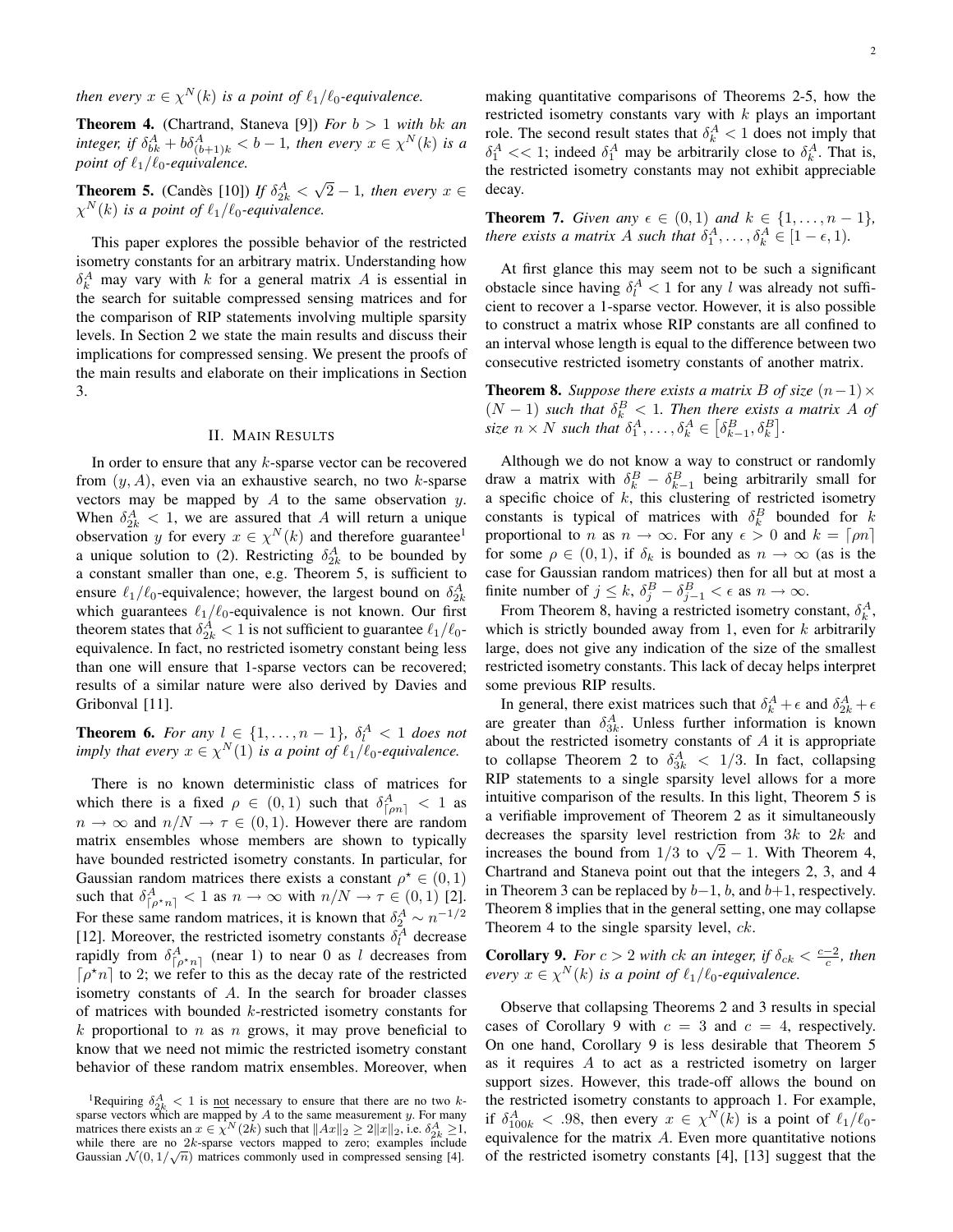Needell and Tropp [14] have shown that the restricted isometry constants cannot exceed a linear growth rate as  $k$ increases: for positive integers  $c$  and  $k$ , the restricted isometry constants of A satisfy  $\delta_{ck}^A \leq k \cdot \delta_{2c}^A$ . In particular, for  $c = 1, \delta_k^A \leq k \cdot \delta_2^A$ . Since restricted isometry constants are nondecreasing, knowledge of either  $\delta_2^A$  or  $\delta_k^A$  implies a bound on the other; namely that the restricted isometry constants are contained in the intervals,

$$
\delta_2^A, \dots, \delta_k^A \in \left[\delta_2^A, k\delta_2^A\right] \tag{4}
$$

and 
$$
\delta_2^A, \dots, \delta_k^A \in \left[\frac{1}{k}\delta_k^A, \delta_k^A\right],
$$
 (5)

respectively. Whereas (4) and (5) indicate large intervals that contain the restricted isometry constants, Theorem 8 states that these constants may in fact be contained in an arbitrarily narrow interval.

Another generic condition on A used in sparse approximation is its *coherence* defined by

$$
\mu^{A} := \sup_{\substack{i,j \in \{1,\ldots,N\} \\ i \neq j}} |\langle Ae_i, Ae_j \rangle|.
$$
 (6)

Smaller values of  $\mu^A$  provide larger values of k for which it is guaranteed that most  $x \in \chi^N(k)$  are points of  $\ell_1/\ell_0$ equivalence [12]. It is known that  $\mu^A \leq \delta_2^A$  [2]. Analogous to Theorem 7, knowledge of  $\delta_k^A < 1$  for k large does not imply that  $\mu^A$  is small.

**Theorem 10.** *For any*  $\epsilon > 0$  *and any*  $k \in \{1, ..., n-1\}$ *, there exists a matrix A with*  $\delta_k^A < 1$  *and*  $\mu^A > 1 - \epsilon$ .

Theorem 7 states that, although  $\delta_k^A < 1$  for k large,  $\delta_1^A$ may be arbitrarily close to one; Theorem 10 tells us that  $\mu^A$ may also be arbitrarily close to one. Therefore assumptions regarding the coherence of A are additional assumptions to those regarding the restricted isometry constants.

# III. PROOFS OF MAIN RESULTS

Throughout this section let  $z \in \mathbb{R}^{N-1} \setminus \{0\}$  and  $\alpha \in \mathbb{R}$ . Recall that  $e_j$  is the jth standard basis vector of  $\mathbb{R}^N$  and  $C^N$ denotes the  $\ell_1$  ball in  $\mathbb{R}^N$ . We refer to a vector with no more than l nonzero entries as being *at most* l*-sparse*.

Theorem 6 states that knowledge of  $\delta_k^A < 1$  for k large does not even guarantee recovery of 1-sparse vectors by solving (3). This is proved by showing that there are matrices that satisfy  $\delta_l$  < 1 for any  $l \in \{1, \ldots, n-1\}$  which are not 0-centralneighborly.

**Proof of Theorem 6.** Let  $1 \leq l \leq n$ , B be a full rank matrix of size  $n \times (N-1)$  with  $\delta_l^B < 1$ , and set  $0 < \epsilon < \sqrt{1 - \delta_l^B}$ . Select any point u with  $||u||_2 \leq \epsilon$  that is in the interior of  $P_B = BC^{N-1}$  such that, for any  $1 \leq m < n$ , u has no msparse representation in terms of the columns of  $B$ . (Such a vector u exists as  $0 \in \text{int}P_B$  and the columns of B span  $\mathbb{R}^n$ . Therefore, when  $m < n$ , the set of vectors with an *m*-sparse representation in terms of the columns of  $B$  has measure zero

in  $\mathbb{R}^n$  while  $P_B$  has positive measure in  $\mathbb{R}^n$ .) Define A by appending u to B:  $A = [B \ u]$ . To show  $\delta_1^A < 1$ , we first prove  $||Ay||_2^2/||y||_2^2 > 0$ , and then  $||Ay||_2^2/||y||_2^2 < 2$ . Let  $y^T =$  $[z<sup>T</sup> \alpha]$  be an at most *l*-sparse vector. Then z is at most *l*sparse and hence  $(1 - \delta_l^B) \|z\|_2^2 \le \|Bz\|_2^2 \le (1 + \delta_l^B) \|z\|_2^2$ . Since  $\delta_l^B < 1$ , for  $\alpha = 0$ , we have  $||Ay||_2 = ||Bz||_2 > 0$ . When  $\alpha \neq 0$ , again we must have  $||Ay||_2 = ||Bz + \alpha u||_2 > 0$ due to our choice of u; otherwise,  $Bz + \alpha u = 0$  would imply that u admits an at most  $(n-1)$ -sparse representation in terms of the columns of B. Thus in all cases,  $||Ay||_2^2/||y||_2^2 > 0$ . To prove  $||Ay||_2^2/||y||_2^2 < 2$ , note that

$$
||Ay||_2 \le ||Bz||_2 + |\alpha| \cdot ||u||_2 \le \sqrt{1 + \delta_l^B} ||z||_2 + \epsilon |\alpha|,
$$

which, by applying Cauchy-Schwarz inequality to the above right-hand side, gives  $||Ay||_2^2 \le (1 + \delta_l^B + \epsilon^2) ||y||_2^2 < 2||y||_2^2$ due to our choice of  $\epsilon$ .

Despite  $\delta_l^A < 1$ ,  $Ae_N = u \in \text{int}P_B = \text{int}P_A$ , thus  $P_A$  is not 0-central-neighborly. By Theorem 1, there exists  $x \in \chi^N(1)$ , for example  $e_N$ , that is not a point of  $\ell_1/\ell_0$ -equivalence.  $\Box$ 

To prove Theorems 7 and 8, we use the following lemma.

**Lemma 11.** Let B be an 
$$
(n-1) \times (N-1)
$$
 matrix with  $\delta_k^B < 1$ ,  
and  $A = \begin{bmatrix} B & 0 \\ 0 & \sqrt{\beta} \end{bmatrix}$  where  $\beta \in (0, 1)$ . Then  
 $\delta_1^A \ge 1 - \beta$  and  $\delta_k^A \le \max{\{\delta_k^B, 1 - \beta\}}$ . (7)

**Proof.** Since  $Ae_N = \sqrt{\beta} e_N$ , we have  $\beta = ||Ae_N||_2^2 \ge$  $(1-\delta_1^A)$   $\|e_N\|_2^2 = 1-\delta_1^A$ . Thus, the first part of (7) follows. To show the second inequality, let  $y^T = \begin{bmatrix} z^T & \alpha \end{bmatrix}$  be an at most ksparse vector; thus z is at most k-sparse and so  $(1 - \delta_k^B) ||z||_2^2 \le$  $||Bz||_2^2 \le (1 + \delta_k^B) ||z||_2^2$ . Also,  $||Ay||_2^2 = ||Bz||_2^2 + \beta \alpha^2$  and hence

$$
(1 - \delta_k^B) \|z\|_2^2 + \beta \alpha^2 \le \|Ay\|_2^2 \le (1 + \delta_k^B) \|z\|_2^2 + \beta \alpha^2.
$$

Since  $||y||_2^2 = ||z||_2^2 + \alpha^2$ , we have

$$
\min\{1 - \delta_k^B, \beta\} \le \frac{\|Ay\|_2^2}{\|y\|_2^2} \le \max\{1 + \delta_k^B, \beta\},\
$$

which together with (1), gives bounds on the lower and upper restricted isometry constants,  $\min\{1 - \delta_k^B, \beta\} \leq 1 - \delta_k^A$  and  $\max\{1+\delta_k^B, \beta\} \geq 1+\delta_k^A$ , hence

$$
\delta_k^A \le \max\{1 - \min\{1 - \delta_k^B, \beta\}, \max\{1 + \delta_k^B, \beta\} - 1\}
$$

which for  $\beta \in (0,1)$  and  $\delta_k^B \geq 0$  reduces to the second inequality in  $(7)$ .  $\Box$ 

Theorem 7 shows that no assumption can be made in general about how the restricted isometry constants vary with  $k$ . In fact these constants may be made arbitrarily close together. To demonstrate this, we perturb a matrix known to have a certain restricted isometry constant less than one. Since these constants are nondecreasing, we construct a matrix that retains this restricted isometry constant less than 1 but has  $\delta_1$ arbitrarily close to 1.

**Proof of Theorem 7.** Let B be an  $(n - 1) \times (N - 1)$ matrix with  $\delta_k^B < 1$ . Construct A from B as in Lemma 11